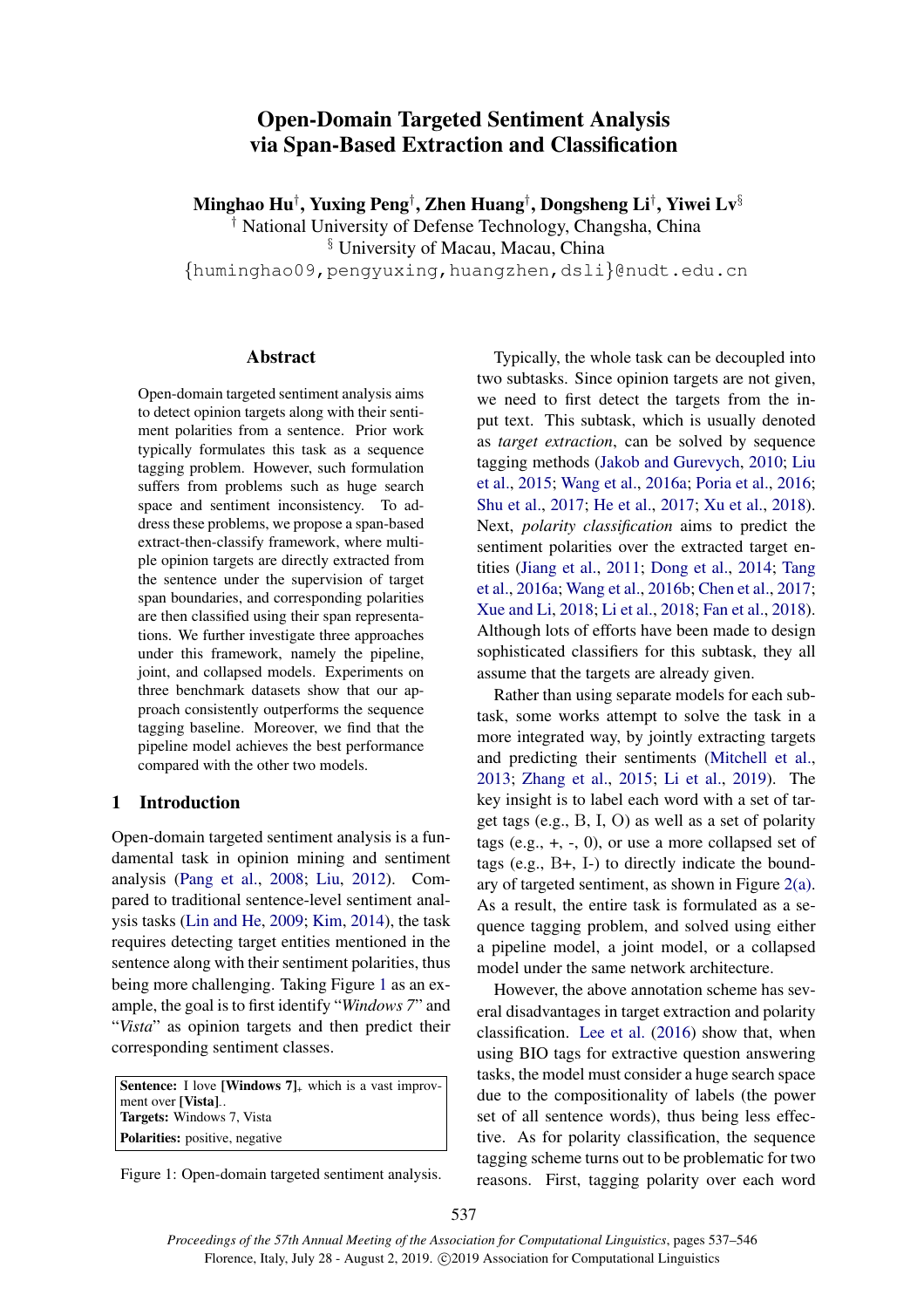| <b>Sentence:</b> I love Windows 7  over Vista. |              |             |                                 |              |  |
|------------------------------------------------|--------------|-------------|---------------------------------|--------------|--|
| Pipeline/                                      |              | $O$ $O$ $B$ | <b>Contract Contract Street</b> |              |  |
| Joint:                                         | $\mathbf{0}$ |             |                                 | $\mathbf{0}$ |  |
| Collapsed: $O$ $O$ $B+$ $I+$                   |              |             |                                 |              |  |

|                     | <b>Sentence:</b> I love Windows 7  over Vista.                        |
|---------------------|-----------------------------------------------------------------------|
| Pipeline/<br>Joint: | Target start: 3, 11 Target end: 4, 11<br>Polarity: $+, -$             |
|                     | <b>Collapsed:</b> Target start: $3+$ , $11-$ Target end: $4+$ , $11-$ |
|                     |                                                                       |

(b) Span-based labeling. The number denotes the start/end

position of the given target in the sentence.

(a) Sequence tagging. The B/I/O labels indicate target span boundaries, while  $+/-/0$  refer to sentiment polarities.

Figure 2: Comparison of different annotation schemes for the pipeline, joint, and collapsed models.

ignores the semantics of the entire opinion target. Second, since predicted polarities over target words may be different, the sentiment consistency of multi-word entity can not be guaranteed, as mentioned by Li et al. (2019). For example, there is a chance that the words "*Windows*" and "*7*" in Figure 2(a) are predicted to have different polarities due to word-level tagging decisions.

To address the problems, we propose a spanbased labeling scheme for open-domain targeted sentiment analysis, as shown in Figure 2(b). The key insight is to annotate each opinion target with its span boundary followed by its sentiment polarity. Under such annotation, we introduce an extract-then-classify framework that first extracts multiple opinion targets using an heuristic multispan decoding algorithm, and then classifies their polarities with corresponding summarized span representations. The advantage of this approach is that the extractive search space can be reduced linearly with the sentence length, which is far less than the tagging method. Moreover, since the polarity is decided using the targeted span representation, the model is able to take all target words into account before making predictions, thus naturally avoiding sentiment inconsistency.

We take BERT (Devlin et al., 2018) as the default backbone network, and explore two research questions. First, we make an elaborate comparison between tagging-based models and span-based models. Second, following previous works (Mitchell et al., 2013; Zhang et al., 2015), we compare the pipeline, joint, and collapsed models under the span-based labeling scheme. Extensive experiments on three benchmark datasets show that our models consistently outperform sequence tagging baselines. In addition, the pipeline model firmly improves over both the joint and collapsed models. Source code is released to facilitate future research in this field<sup>1</sup>.

# 2 Related Work

Apart from sentence-level sentiment analysis (Lin and He, 2009; Kim, 2014), targeted sentiment analysis, which requires the detection of sentiments towards mentioned entities in the open domain, is also an important research topic.

As discussed in *§*1, this task is usually divided into two subtasks. The first is target extraction for identifying entities from the input sentence. Traditionally, Conditional Random Fields (CRF) (Lafferty et al., 2001) have been widely explored (Jakob and Gurevych, 2010; Wang et al., 2016a; Shu et al., 2017). Recently, many works concentrate on leveraging deep neural networks to tackle this task, e.g., using CNNs (Poria et al., 2016; Xu et al., 2018), RNNs (Liu et al., 2015; He et al., 2017), and so on. The second is polarity classification, assuming that the target entities are given. Recent works mainly focus on capturing the interaction between the target and the sentence, by utilizing various neural architectures such as LSTMs (Hochreiter and Schmidhuber, 1997; Tang et al., 2016a) with attention mechanism (Wang et al., 2016b; Li et al., 2018; Fan et al., 2018), CNNs (Xue and Li, 2018; Huang and Carley, 2018), and Memory Networks (Tang et al., 2016b; Chen et al., 2017; Li and Lam, 2017).

Rather than solving these two subtasks with separate models, a more practical approach is to directly predict the sentiment towards an entity along with discovering the entity itself. Specifically, Mitchell et al. (2013) formulate the whole task as a sequence tagging problem and propose to use CRF with hand-crafted linguistic features. Zhang et al. (2015) further leverage these linguistic features to enhance a neural CRF model. Recently, Li et al. (2019) have proposed a unified model that contains two stacked LSTMs along with carefully-designed components for maintaining sentiment consistency and improving target

<sup>1</sup> https://github.com/huminghao16/SpanABSA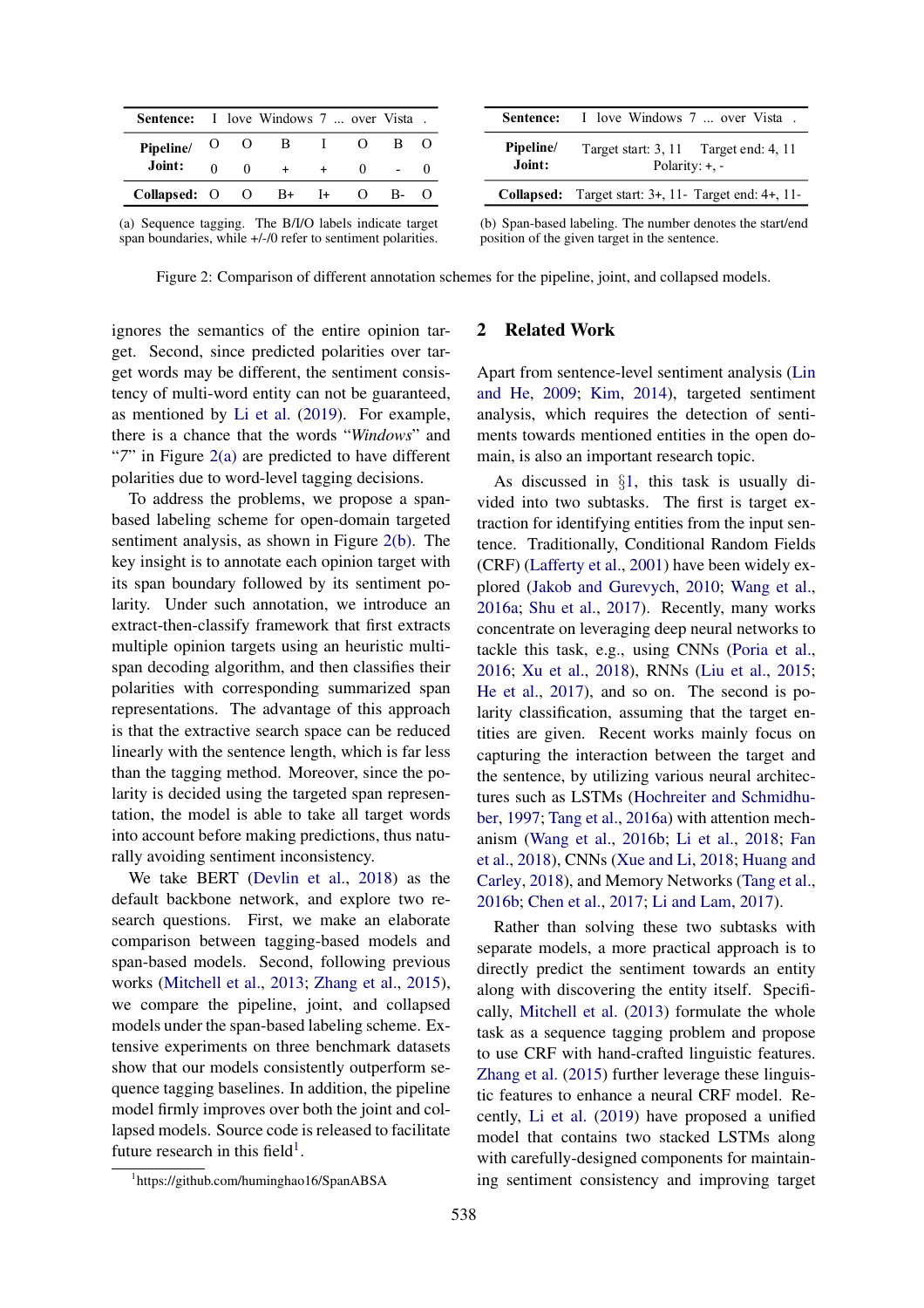

Figure 3: An overview of the proposed framework. Word embeddings are fed to the BERT encoder (Devlin et al., 2018) that contains *L* pre-trained Transformer blocks (Vaswani et al., 2017). The last block's hidden states are used to (a) propose one or multiple candidate targets based on the probabilities of the start and end positions, (b) predict the sentiment polarity using the span representation of the given target.

word detection. Our work differs from these approaches in that we formulate this task as a spanlevel extract-then-classify process instead.

The proposed span-based labeling scheme is inspired by recent advances in machine comprehension and question answering (Seo et al., 2017; Hu et al., 2018), where the task is to extract a continuous span of text from the document as the answer to the question (Rajpurkar et al., 2016). To solve this task, Lee et al. (2016) investigate several predicting strategies, such as BIO prediction, boundary prediction, and the results show that predicting the two endpoints of the answer is more beneficial than the tagging method. Wang and Jiang (2017) explore two answer prediction methods, namely the sequence method and the boundary method, finding that the later performs better. Our approach is related to this line of work. However, unlike these works that extract one span as the final answer, our approach is designed to dynamically output one or multiple opinion targets.

#### 3 Extract-then-Classify Framework

Instead of formulating the open-domain targeted sentiment analysis task as a sequence tagging problem, we propose to use a span-based labeling scheme as follows: given an input sentence  $\mathbf{x} = (x_1, ..., x_n)$  with length *n*, and a target list  $\mathbf{T} = {\mathbf{t}_1, ..., \mathbf{t}_m}$ , where the number of targets is *m* and each target  $t_i$  is annotated with its start position, its end position, and its sentiment polarity. The goal is to find all targets from the sentence as well as predict their polarities.

The overall illustration of the proposed framework is shown in Figure 3. The basis of our frame-

work is the BERT encoder (Devlin et al., 2018): we map word embeddings into contextualized token representations using pre-trained Transformer blocks (Vaswani et al., 2017) (*§*3.1). A multitarget extractor is first used to propose multiple candidate targets from the sentence (*§*3.2). Then, a polarity classifier is designed to predict the sentiment towards each extracted candidate using its summarized span representation (*§*3.3). We further investigate three different approaches under this framework, namely the pipeline, joint, and collapsed models in *§*3.4.

## 3.1 BERT as Backbone Network

We use Bidirectional Encoder Representations from Transformers (BERT) (Devlin et al., 2018), a pre-trained bidirectional Transformer encoder that achieves state-of-the-art performances across a variety of NLP tasks, as our backbone network.

We first tokenize the sentence x using a 30,522 wordpiece vocabulary, and then generate the input sequence  $\tilde{x}$  by concatenating a  $[CLS]$  token, the tokenized sentence, and a [SEP] token. Then for each token  $\tilde{x}_i$  in  $\tilde{x}_i$ , we convert it into vector space by summing the token, segment, and position embeddings, thus yielding the input embeddings  $h^0 \in \mathbb{R}^{(n+2) \times h}$ , where *h* is the hidden size.

Next, we use a series of *L* stacked Transformer blocks to project the input embeddings into a sequence of contextual vectors  $h^{i} \in \mathbb{R}^{(n+2)\times h}$  as:

 $h^{i}$  = TransformerBlock( $h^{i-1}$ ),  $\forall i \in [1, L]$ 

Here, we omit an exhaustive description of the block architecture and refer readers to Vaswani et al. (2017) for more details.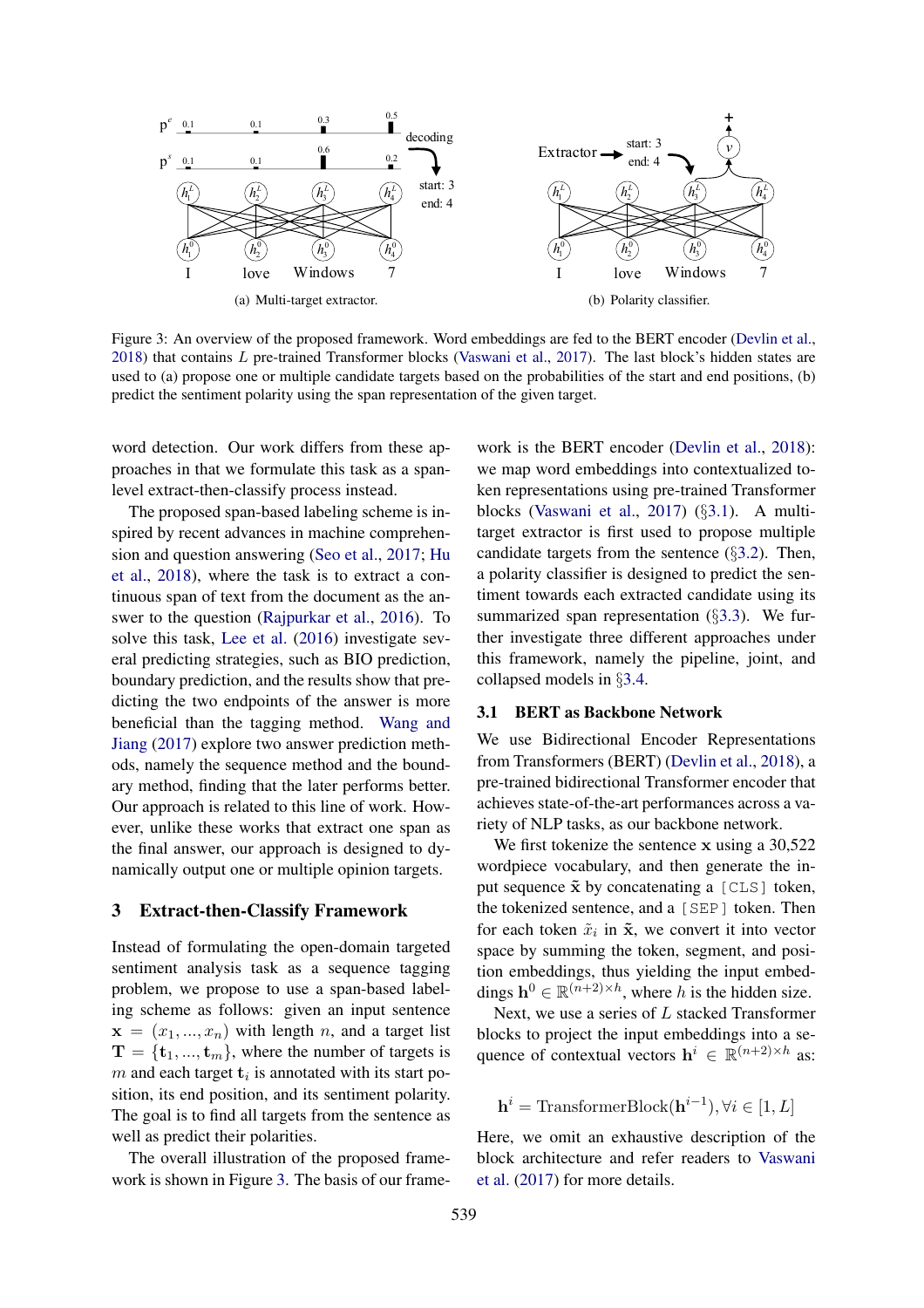## 3.2 Multi-Target Extractor

Multi-target extractor aims to propose multiple candidate opinion targets (Figure 3(a)). Rather than finding targets via sequence tagging methods, we detect candidate targets by predicting the start and end positions of the target in the sentence, as suggested in extractive question answering (Wang and Jiang, 2017; Seo et al., 2017; Hu et al., 2018). We obtain the unnormalized score as well as the probability distribution of the start position as:

$$
\mathbf{g}^s = \mathbf{w}_s \mathbf{h}^L , \mathbf{p}^s = \text{softmax}(\mathbf{g}^s)
$$

where  $\mathbf{w}_s \in \mathbb{R}^h$  is a trainable weight vector. Similarly, we can get the probability of the end position along with its confidence score by:

$$
\mathbf{g}^e = \mathbf{w}_e \mathbf{h}^L \ , \ \mathbf{p}^e = \text{softmax}(\mathbf{g}^e)
$$

During training, since each sentence may contain multiple targets, we label the span boundaries for all target entities in the list  $T$ . As a result, we can obtain a vector  $y^{s} \in \mathbb{R}^{(n+2)}$ , where each element  $y_i^s$  indicates whether the *i*-th token starts a target, and also get another vector  $y^e \in \mathbb{R}^{(n+2)}$ for labeling the end positions. Then, we define the training objective as the sum of the negative log probabilities of the true start and end positions on two predicted probabilities as:

$$
\mathcal{L} = -\sum_{i=1}^{n+2} \mathbf{y}_i^s \log(\mathbf{p}_i^s) - \sum_{j=1}^{n+2} \mathbf{y}_j^e \log(\mathbf{p}_j^e)
$$

At inference time, previous works choose the span  $(k, l)$   $(k \leq l)$  with the maximum value of  $\mathbf{g}_k^s + \mathbf{g}_l^e$  as the final prediction. However, such decoding method is not suitable for the multi-target extraction task. Moreover, simply taking top-*K* spans according to the addition of two scores is also not optimal, as multiple candidates may refer to the same text. Figure 4 gives a qualitative example to illustrate this phenomenon.

| <b>Sentence:</b> Great food but the service was dreadful!        |  |  |  |  |
|------------------------------------------------------------------|--|--|--|--|
| <b>Targets:</b> food, service                                    |  |  |  |  |
| <b>Predictions:</b> food but the service, food, Great food, ser- |  |  |  |  |
| vice, service was dreadful,                                      |  |  |  |  |

Figure 4: An example shows that there are many redundant spans in top-*K* predictions.

To adapt to multi-target scenarios, we propose an heuristic multi-span decoding algorithm as shown in Algorithm 1. For each example, top-*M* indices are first chosen from the two predicted

scores g*<sup>s</sup>* and g*<sup>e</sup>* (line 2), and the candidate span  $(\mathbf{s}_i, \mathbf{e}_j)$  (denoted as  $\mathbf{r}_l$ ) along with its heuristicregularized score  $\mathbf{u}_l$  are then added to the lists  $\mathbf{R}$ and U respectively, under the constraints that the end position is no less than the start position as well as the addition of two scores exceeds a threshold  $\gamma$  (line 3-8). Note that we heuristically calculate  $u_l$  as the sum of two scores minus the span length (line 6), which turns out to be critical to the performance as targets are usually short entities. Next, we prune redundant spans in R using the non-maximum suppression algorithm (Rosenfeld and Thurston, 1971). Specifically, we remove the span  $r_l$  that possesses the maximum score  $u_l$ from the set  $R$  and add it to the set  $O$  (line 10-11). We also delete any span  $r_k$  that is overlapped with  $r_l$ , which is measured with the word-level F1 function (line 12-14). This process is repeated for remaining spans in R, until R is empty or top-*K* target spans have been proposed (line 9).

| <b>Algorithm 1 Heuristic multi-span decoding</b>                                                                                                     |  |  |  |  |
|------------------------------------------------------------------------------------------------------------------------------------------------------|--|--|--|--|
| Input: $g^s$ , $g^e$ , $\gamma$ , K                                                                                                                  |  |  |  |  |
| $\mathbf{g}^s$ denotes the score of start positions                                                                                                  |  |  |  |  |
| $\mathbf{g}^e$ denotes the score of end positions                                                                                                    |  |  |  |  |
| $\gamma$ is a minimum score threshold                                                                                                                |  |  |  |  |
| $K$ is the maximum number of proposed targets                                                                                                        |  |  |  |  |
| 1: Initialize $\mathbf{R}, \mathbf{U}, \mathbf{O} = \{\}, \{\}, \{\}$                                                                                |  |  |  |  |
| 2: Get top-M indices $S$ , E from $g^s$ , $g^e$                                                                                                      |  |  |  |  |
| 3: for $s_i$ in S do                                                                                                                                 |  |  |  |  |
| for $e_i$ in E do<br>4:                                                                                                                              |  |  |  |  |
| if $s_i \leq e_j$ and $g_{s_i}^s + g_{e_j}^e \geq \gamma$ then<br>5:                                                                                 |  |  |  |  |
| $\mathbf{u}_l = \mathbf{g}_{\mathbf{s}_i}^s + \mathbf{g}_{\mathbf{e}_j}^e - (\mathbf{e}_j - \mathbf{s}_i + 1)$<br>6:                                 |  |  |  |  |
| $\mathbf{r}_l = (\mathbf{s}_i, \mathbf{e}_i)$<br>7:                                                                                                  |  |  |  |  |
| $\mathbf{R} = \mathbf{R} \cup \{\mathbf{r}_l\}, \mathbf{U} = \mathbf{U} \cup \{\mathbf{u}_l\}$<br>8:                                                 |  |  |  |  |
| while $\mathbf{R} \neq \{\}$ and size( <b>O</b> ) < K do<br>9:                                                                                       |  |  |  |  |
| $l = \arg \max \mathbf{U}$<br>10:                                                                                                                    |  |  |  |  |
| $\mathbf{O} = \mathbf{O} \cup \{ \mathbf{r}_l \}; \mathbf{R} = \mathbf{R} - \{ \mathbf{r}_l \}; \mathbf{U} = \mathbf{U} - \{ \mathbf{u}_l \}$<br>11: |  |  |  |  |
| 12:<br>for $r_k$ in R do                                                                                                                             |  |  |  |  |
| 13:<br>if $f1(r_l, r_k) \neq 0$ then                                                                                                                 |  |  |  |  |
| $\mathbf{R} = \mathbf{R} - {\mathbf{r}_k}; \mathbf{U} = \mathbf{U} - {\mathbf{u}_k}$<br>14:                                                          |  |  |  |  |
| 15: return O                                                                                                                                         |  |  |  |  |

## 3.3 Polarity Classifier

Typically, polarity classification is solved using either sequence tagging methods or sophisticated neural networks that separately encode the target and the sentence. Instead, we propose to summarize the target representation from contextual sentence vectors according to its span boundary, and use feed-forward neural networks to predict the sentiment polarity, as shown in Figure 3(b).

Specifically, given a target span r, we calculate a summarized vector v using the attention mechanism (Bahdanau et al., 2014) over tokens in its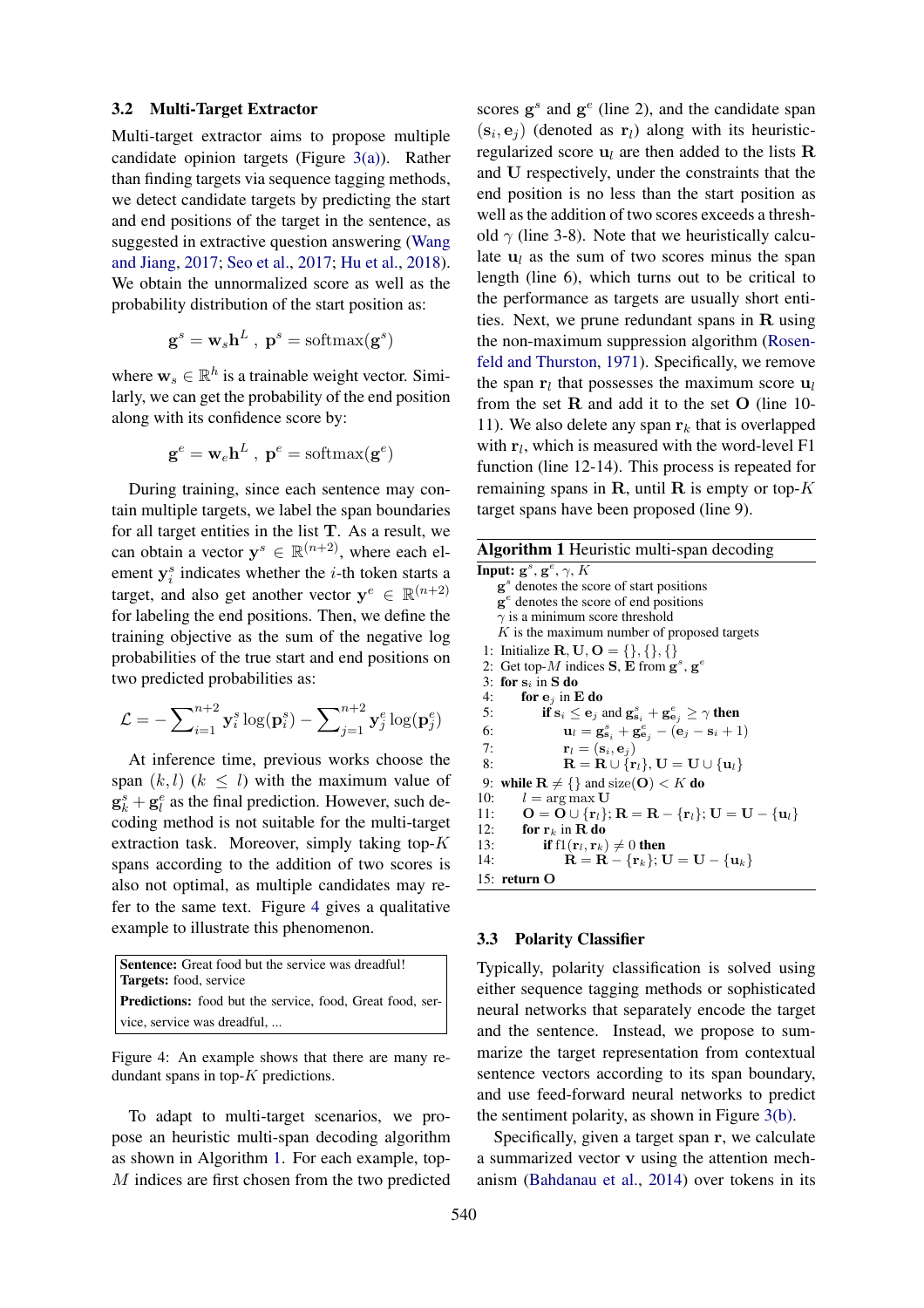corrsponding bound  $(\mathbf{s}_i, \mathbf{e}_j)$ , similar to Lee et al. (2017) and He et al. (2018):

$$
\alpha = \text{softmax}(\mathbf{w}_{\alpha} \mathbf{h}_{\mathbf{s}_i : \mathbf{e}_j}^L)
$$

$$
\mathbf{v} = \sum_{t = \mathbf{s}_i}^{\mathbf{e}_j} \alpha_{t - \mathbf{s}_i + 1} \mathbf{h}_t^L
$$

where  $\mathbf{w}_{\alpha} \in \mathbb{R}^{h}$  is a trainable weight vector.

The polarity score is obtained by applying two linear transformations with a Tanh activation in between, and is normalized with the softmax function to output the polarity probability as:

$$
\mathbf{g}^p = \mathbf{W}_p \text{tanh}(\mathbf{W}_v \mathbf{v}), \ \mathbf{p}^p = \text{softmax}(\mathbf{g}^p)
$$

where  $\mathbf{W}_v \in \mathbb{R}^{h \times h}$  and  $\mathbf{W}_p \in \mathbb{R}^{k \times h}$  are two trainable parameter matrices.

We minimize the negative log probabilities of the true polarity on the predicted probability as:

$$
\mathcal{J} = -\sum\nolimits_{i=1}^k \mathbf{y}_i^p \log(\mathbf{p}_i^p)
$$

where  $y^p$  is an one-hot label indicating the true polarity, and *k* is the number of sentiment classes.

During inference, the polarity probability is calculated for each candidate target span in the set O, and the sentiment class that possesses the maximum value in  $p^p$  is chosen.

# 3.4 Model Variants

Following Mitchell et al. (2013); Zhang et al. (2015), we investigate three kinds of models under the extract-then-classify framework:

Pipeline model We first build a multi-target extractor where a BERT encoder is exclusively used. Then, a second backbone network is used to provide contextual sentence vectors for the polarity classifier. Two models are separately trained and combined as a pipeline during inference.

**Joint model** In this model, each sentence is fed into a shared BERT backbone network that finally branches into two sibling output layers: one for proposing multiple candidate targets and another for predicting the sentiment polarity over each extracted target. A joint training loss  $\mathcal{L} + \mathcal{J}$  is used to optimize the whole model. The inference procedure is the same as the pipeline model.

Collapsed model We combine target span boundaries and sentiment polarities into one label space. For example, the sentence in Figure 2(b) has a positive span (3+*,* 4+) and a negative span

| Dataset         |         | $\#Sent$ #Targets | $#+$  | #           | #0    |
|-----------------|---------|-------------------|-------|-------------|-------|
| LAPTOP          | $1,869$ | 2,936             | 1.326 | -990        | 620   |
| <b>REST</b>     | 3,900   | 6,603             |       | 4,134 1,538 | 931   |
| TWITTER   2,350 |         | 3,243             | 703   | 274         | 2.266 |

Table 1: Dataset statistics. '#Sent' and '#Targets' denote the number of sentences and targets, respectively. '+', '-', and '0' refer to the positive, negative, and neutral sentiment classes.

(11-*,* 11-). We then modify the multi-target extractor by producing three sets of probabilities of the start and end positions, where each set corresponds to one sentiment class (e.g.,  $p^{s+}$  and  $p^{e+}$ for positive targets). Then, we define three objectives to optimize towards each polarity. During inference, the heuristic multi-span decoding algorithm is performed on each set of scores (e.g.,  $g^{s+}$ ) and  $g^{e+}$ ), and the output sets  $O^+$ ,  $O^-$ , and  $O^0$  are aggregated as the final prediction.

# 4 Experiments

# 4.1 Setup

Datasets We conduct experiments on three benchmark sentiment analysis datasets, as shown in Table 1. LAPTOP contains product reviews from the laptop domain in SemEval 2014 ABSA challenges (Pontiki et al., 2014). REST is the union set of the restaurant domain from SemEval 2014, 2015 and 2016 (Pontiki et al., 2015, 2016). TWITTER is built by Mitchell et al. (2013), consisting of twitter posts. Following Zhang et al. (2015); Li et al. (2019), we report the ten-fold cross validation results for TWITTER, as there is no train-test split. For each dataset, the gold target span boundaries are available, and the targets are labeled with three sentiment polarities, namely *positive* (+), *negative* (-), and *neutral* (0).

**Metrices** We adopt the precision  $(P)$ , recall  $(R)$ , and F1 score as evaluation metrics. A predicted target is correct only if it exactly matches the gold target entity and the corresponding polarity. To separately analyze the performance of two subtasks, precision, recall, and F1 are also used for the target extraction subtask, while the accuracy (ACC) metric is applied to polarity classification.

Model settings We use the publicly available  $BERT_{LARGE}^2$  model as our backbone network,

<sup>&</sup>lt;sup>2</sup>https://github.com/google-research/bert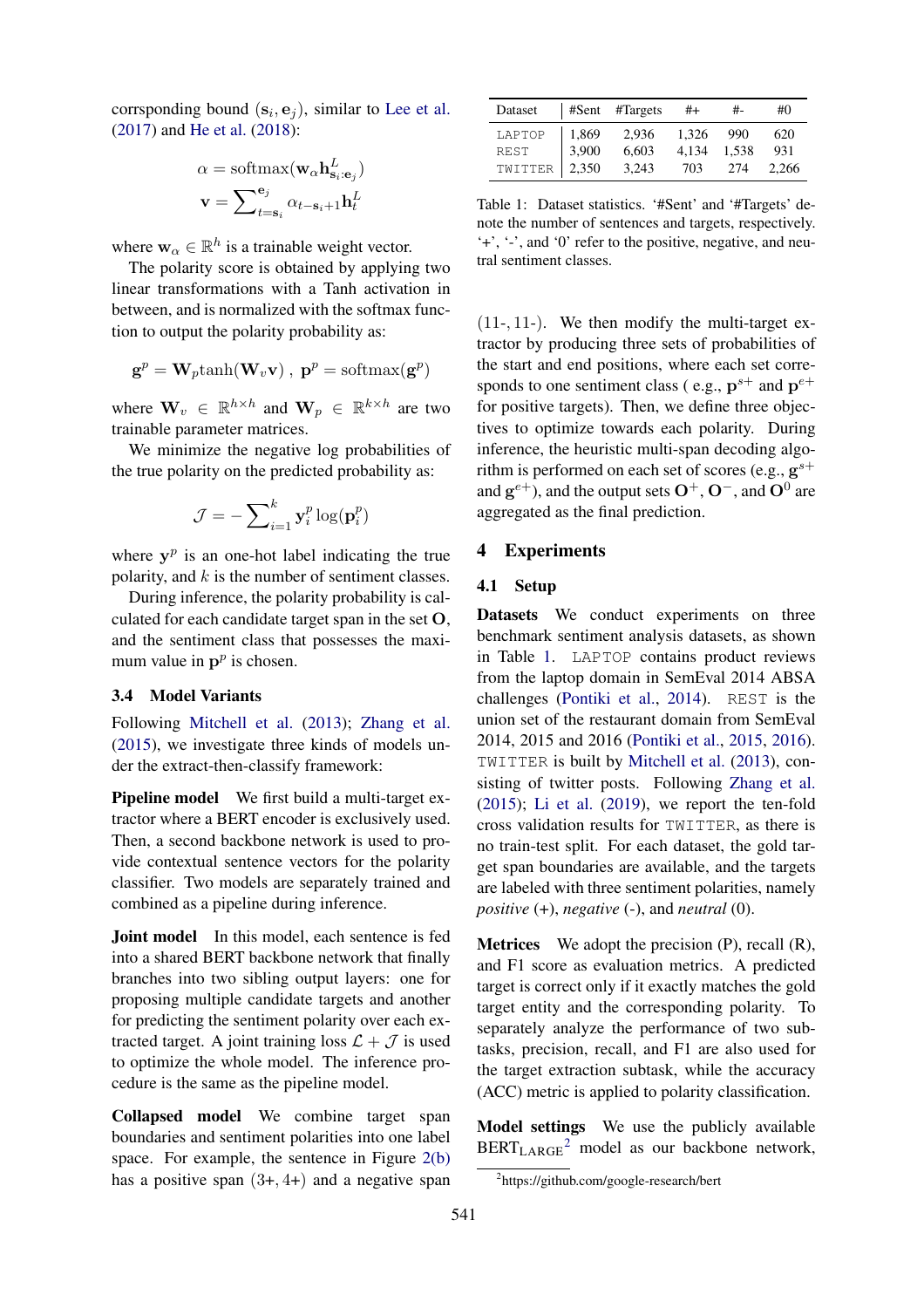|                |       | LAPTOP |       |       | <b>REST</b> |       |       | TWITTER |       |
|----------------|-------|--------|-------|-------|-------------|-------|-------|---------|-------|
| Model          | Prec. | Rec.   | F1    | Prec. | Rec.        | F1    | Prec. | Rec.    | F1    |
| <b>UNIFIED</b> | 61.27 | 54.89  | 57.90 | 68.64 | 71.01       | 69.80 | 53.08 | 43.56   | 48.01 |
| TAG-pipeline   | 65.84 | 67.19  | 66.51 | 71.66 | 76.45       | 73.98 | 54.24 | 54.37   | 54.26 |
| TAG-joint      | 65.43 | 66.56  | 65.99 | 71.47 | 75.62       | 73.49 | 54.18 | 54.29   | 54.20 |
| TAG-collapsed  | 63.71 | 66.83  | 65.23 | 71.05 | 75.84       | 73.35 | 54.05 | 54.25   | 54.12 |
| SPAN-pipeline  | 69.46 | 66.72  | 68.06 | 76.14 | 73.74       | 74.92 | 60.72 | 55.02   | 57.69 |
| SPAN-joint     | 67.41 | 61.99  | 64.59 | 72.32 | 72.61       | 72.47 | 57.03 | 52.69   | 54.55 |
| SPAN-collapsed | 50.08 | 47.32  | 48.66 | 63.63 | 53.04       | 57.85 | 51.89 | 45.05   | 48.11 |

Table 2: Main results on three benchmark datasets. A BERT<sub>LARGE</sub> backbone network is used for both the "TAG" and "SPAN" models. State-of-the-art results are marked in bold.

and refer readers to Devlin et al. (2018) for details on model sizes. We use Adam optimizer with a learning rate of 2e-5 and warmup over the first 10% steps to train for 3 epochs. The batch size is 32 and a dropout probability of 0.1 is used. The number of candidate spans *M* is set as 20 while the maximum number of proposed targets *K* is 10 (Algorithm 1). The threshold  $\gamma$  is manually tuned on each dataset. All experiments are conducted on a single NVIDIA P100 GPU card.

#### 4.2 Baseline Methods

We compare the proposed span-based approach with the following methods:

TAG-*{*pipeline, joint, collapsed*}* are the sequence tagging baselines that involve a BERT encoder and a CRF decoder. "pipeline" and "joint" denote the pipeline and joint approaches that utilize the BIO and +/-/0 tagging schemes, while "collapsed" is the model following the collapsed tagging scheme (Figure  $2(a)$ ).

UNIFIED (Li et al., 2019) is the current stateof-the-art model on targeted sentiment analysis $3$ . It contains two stacked recurrent neural networks enhanced with multi-task learning and adopts the collapsed tagging scheme.

We also compare our multi-target extractor with the following method:

DE-CNN (Xu et al., 2018) is the current stateof-the-art model on target extraction, which combines a double embeddings mechanism with convolutional neural networks  $(CNNs)^4$ .

Finally, the polarity classifier is compared with the following methods:

MGAN (Fan et al., 2018) uses a multi-grained attention mechanism to capture interactions between targets and sentences for polarity classification.

TNet (Li et al., 2018) is the current state-of-the-art model on polarity classification, which consists of a multi-layer context-preserving network architecture and uses CNNs as feature extractor<sup>5</sup>.

# 4.3 Main Results

We compare models under either the sequence tagging scheme or the span-based labeling scheme, and show the results in Table 2. We denote our approach as "SPAN", and use  $BERT_{LARGE}$  as backbone networks for both the "TAG" and "SPAN" models to make the comparison fair.

Two main observations can be obtained from the Table. First, despite that the "TAG" baselines already outperform previous best approach ("UNIFIED"), they are all beaten by the "SPAN" methods. The best span-based method achieves 1.55%, 0.94% and 3.43% absolute gains on three datasets compared to the best tagging method, indicating the efficacy of our extract-then-classify framework. Second, among the span-based methods, the SPAN-pipeline achieves the best performance, which is similar to the results of Mitchell et al. (2013); Zhang et al. (2015). This suggests that there is only a weak connection between target extraction and polarity classification. The conclusion is also supported by the result of SPANcollapsed method, which severely drops across all datasets, implying that merging polarity labels into target spans does not address the task effectively.

<sup>3</sup> https://github.com/lixin4ever/E2E-TBSA

<sup>4</sup> https://www.cs.uic.edu/hxu/

<sup>5</sup> https:// github.com/lixin4ever/TNet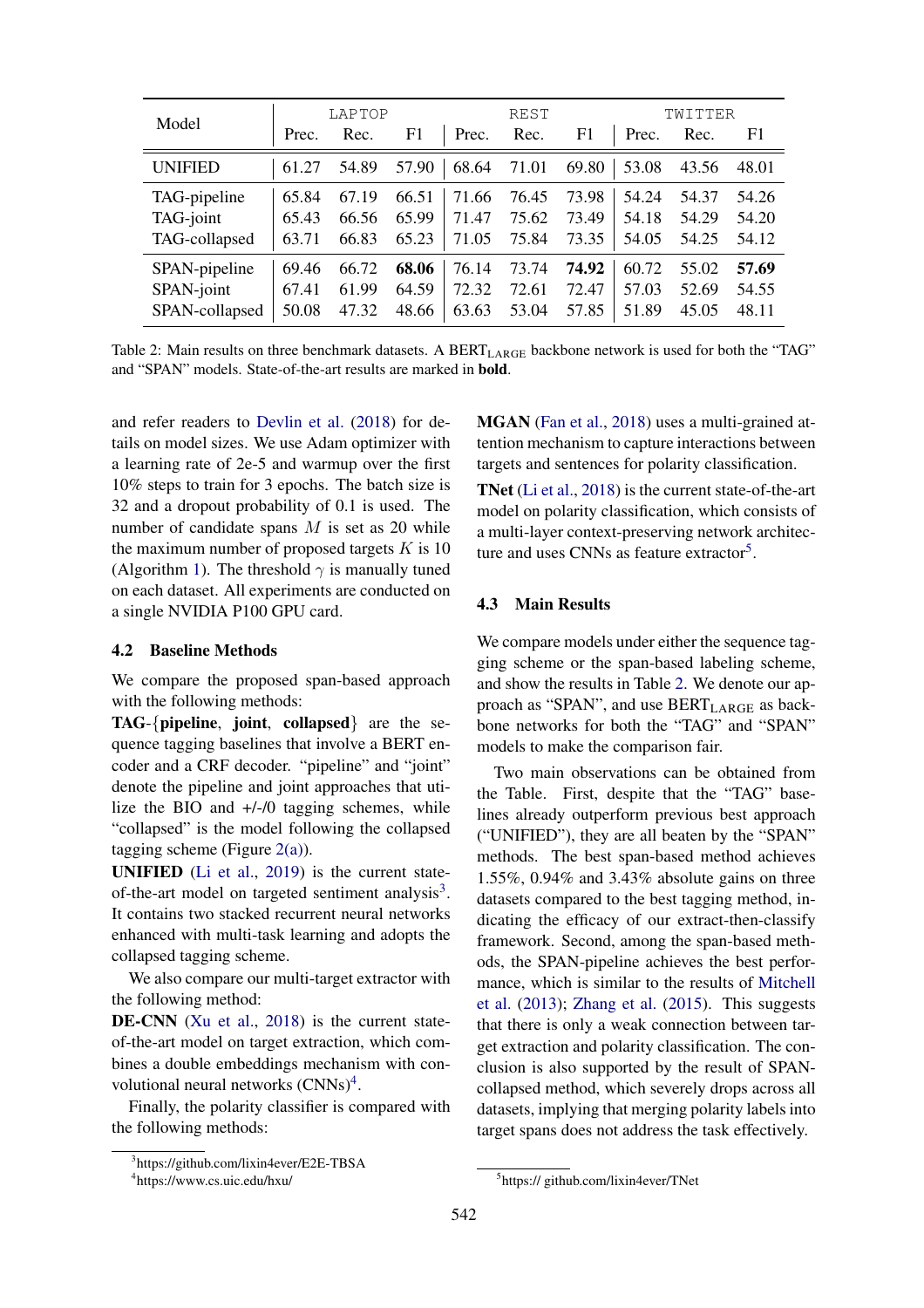| Model                               |                         |                | LAPTOP   REST   TWITTER |  |
|-------------------------------------|-------------------------|----------------|-------------------------|--|
| DE-CNN<br><b>TAG</b><br><b>SPAN</b> | 81.59<br>85.20<br>83.35 | 84.48<br>82.38 | 73.47<br>75.28          |  |

Table 3: F1 comparison of different approaches for target extraction.



Figure 5: F1 on LAPTOP and REST w.r.t different sentence lengths for target extraction.

#### 4.4 Analysis on Target Extraction

To analyze the performance on target extraction, we run both the tagging baseline and the multitarget extractor on three datasets, as shown in Table 3. We find that the BIO tagger outperforms our extractor on LAPTOP and REST. A likely reason for this observation is that the lengths of input sentences on these datasets are usually small (e.g., 98% of sentences are less than 40 words in REST), which limits the tagger's search space (the power set of all sentence words). As a result, the computational complexity has been largely reduced, which is beneficial for the tagging method.

In order to confirm the above hypothesis, we plot the F1 score with respect to different sentence lengths in Figure 5. We observe that the performance of BIO tagger dramatically decreases as the sentence length increases, while our extractor is more robust for long sentences. Our extractor manages to surpass the tagger by 16.1 F1 and 1.0 F1 when the length exceeds 40 on LAPTOP and REST, respectively. The above result demonstrates that our extractor is more suitable for long sentences due to the fact that its search space only increases linearly with the sentence length.

Since a trade-off between precision and recall can be adjusted according to the threshold  $\gamma$  in our extractor, we further plot the precision-recall curves under different ablations to show the effects of heuristic multi-span decoding algorithm. As can be seen from Figure 6, ablating the length



Figure 6: Precision-recall curves on LAPTOP and REST for target extraction. "NMS" and "heuristics" denote the non-maximum suppression and the length heuristics in Algorithm 1.

heuristics results in consistent performance drops across two datasets. By sampling incorrect predictions we find that there are many targets closely aligned with each other, such as "*perfect [size]<sup>+</sup> and [speed]+*", "*[portions]<sup>+</sup> all at a reasonable [price]+*", and so on. The model without length heuristics is very likely to output the whole phrase as a single target, thus being totally wrong. Moreover, removing the non-maximum suppression (NMS) leads to significant performance degradations, suggesting that it is crucial to prune redundant spans that refer to the same text.

## 4.5 Analysis on Polarity Classification

To assess the polarity classification subtask, we compare the performance of our span-level polarity classifier with the CRF-based tagger in Table 5. The results show that our approach significantly outperforms the tagging baseline by achieving 9.97%, 8.15% and 15.4% absolute gains on three datasets, and firmly surpasses previous stateof-the-art models on LAPTOP. The large improvement over the tagging baseline suggests that detecting sentiment with the entire span representation is much more beneficial than predicting polarities over each word, as the semantics of the given target has been fully considered.

To gain more insights on performance improvements, we plot the accuracy of both methods with respect to different target lengths in Figure 7. We find that the accuracy of span-level classifier only drops a little as the number of words increases on the LAPTOP and REST datasets. The performance of tagging baseline, however, significantly decreases as the target becomes longer. It demonstrates that the tagging method indeed suffers from the sentiment inconsistency problem when it comes to multi-word target entities. Our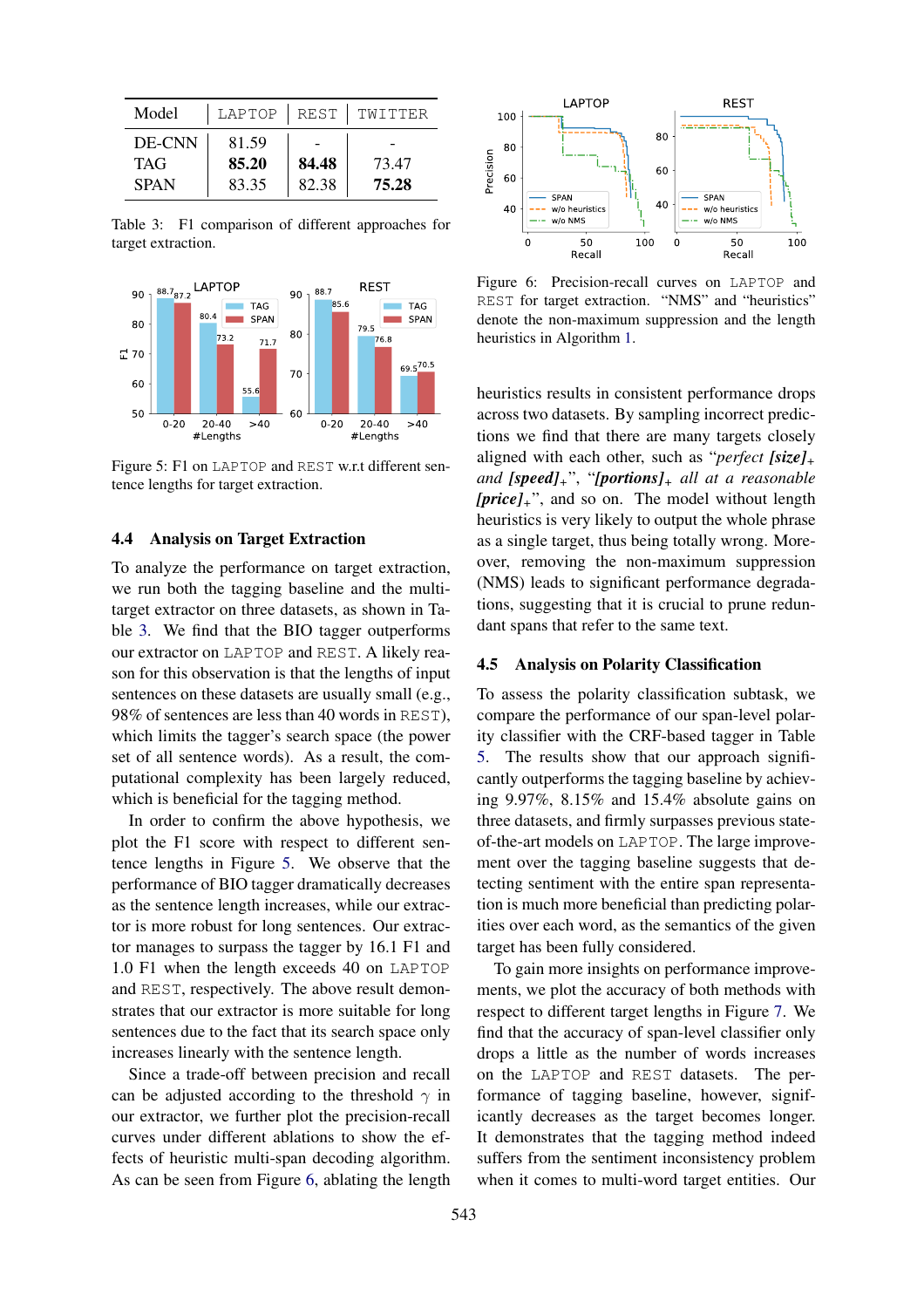| Sentence                                                                                                                                                                                                                                           | <b>TAG</b>                                                              | <b>SPAN</b>                                              |
|----------------------------------------------------------------------------------------------------------------------------------------------------------------------------------------------------------------------------------------------------|-------------------------------------------------------------------------|----------------------------------------------------------|
| 1. I thought the transition would be difficult at best and would take some time<br>to fully familiarize myself with the new [Mac ecosystem] $_0$ .                                                                                                 | $[ecosystem]_{+}(\boldsymbol{X})$                                       | [Mac ecosystem] $0$                                      |
| 2. I would normally not finish the $[brocoll]_+$ when I order these kinds of food<br>but for the first time, every piece was as eventful as the first one the [scallops] <sub>+</sub><br>and [prawns] <sub>+</sub> was so fresh and nicely cooked. | [brocolli]. $(X)$ ,<br>[scallops and prawns] $_+(X)$ ,<br>$[food]_0(X)$ | $[brocolli]_{+}$<br>$[scallops]_{+}$ ,<br>$[prawns]_{+}$ |
| 3. I like the [brightness] <sub>+</sub> and [adjustments] <sub>+</sub> .                                                                                                                                                                           | $[brightness]_{+}$ , $[adjustments]_{+}$                                | [brightness] <sub>+</sub> , None $(X)$                   |
| 4. The [waiter], was a bit unfriendly and the [feel], of the restaurant was crowded.                                                                                                                                                               | [waiter], [feel].                                                       | [waiter] None $(X)$                                      |
| 5. However, it did not have any scratches, zero [battery cycle count] <sub>+</sub> (pretty<br>surprised), and all the $[hardware]_+$ seemed to be working perfectly.                                                                               | [battery cycle count] <sub>0</sub> $(X)$ ,<br>[hardware] $_{+}$         | [battery cycle count] $_{+}$ ,<br>[hardware] $_{+}$      |
| 6. I agree that dining at [Casa La Femme], is like no other dining experience!                                                                                                                                                                     | [Casa La Femme] $_+(X)$                                                 | [Casa La Femme].                                         |

Table 4: Case study. The extracted targets are wrapped in brackets with the predicted polarities given as subscripts. Incorrect predictions are marked with  $\chi$ .

| Model       | LAPTOP | <b>REST</b> | TWITTER |
|-------------|--------|-------------|---------|
| <b>MGAN</b> | 75.39  |             |         |
| <b>TNet</b> | 76.54  |             |         |
| <b>TAG</b>  | 71.42  | 81.80       | 59.76   |
| <b>SPAN</b> | 81.39  | 89.95       | 75.16   |

Table 5: Accuracy comparison of different approaches for polarity classification.

span-based method, on the contrary, can naturally alleviate such problem because the polarity is classified by taking all target words into account.

# 4.6 Case Study

Table 4 shows some qualitative cases sampled from the pipeline methods. As observed in the first two examples, the "TAG" model incorrectly predicts the target span by either missing the word "*Mac*" or proposing a phrase across two targets ("*scallps and prawns*"). A likely reason of its failure is that the input sentences are relatively longer, and the tagging method is less effective when dealing with them. But when it comes to shorter inputs (e.g., the third and the fourth examples), the tagging baseline usually performs better than our approach. We find that our approach may sometimes fail to propose target entities (e.g., "*adjustments*" in (3) and "*feel*" in (4)), which is due to the fact that a relatively large  $\gamma$  has been set. As a result, the model only makes cautious but confident predictions. In contrast, the tagging method does not rely on a threshold and is observed to have a higher recall. For example, it additionally predicts the entity "*food*" as a target in the second example. Moreover, we find that the tagging method sometimes fails to predict the correct sen-



Figure 7: Accuracy on LAPTOP and REST w.r.t different number of target words for polarity classification.

timent class, especially when the target consists of multiple words (e.g., "*battery cycle count*" in (5) and "*Casa La Femme*" in (6)), indicating the tagger can not effectively maintain sentiment consistency across words. Our polarity classifier, however, can avoid such problem by using the target span representation to predict the sentiment.

# 5 Conclusion

We re-examine the drawbacks of sequence tagging methods in open-domain targeted sentiment analysis, and propose an extract-then-classify framework with the span-based labeling scheme instead. The framework contains a pre-trained Transformer encoder as the backbone network. On top of it, we design a multi-target extractor for proposing multiple candidate targets with an heuristic multispan decoding algorithm, and introduce a polarity classifier that predicts the sentiment towards each candidate using its summarized span representation. Our approach firmly outperforms the sequence tagging baseline as well as previous stateof-the-art methods on three benchmark datasets. Model analysis reveals that the main performance improvement comes from the span-level polarity classifier, and the multi-target extractor is more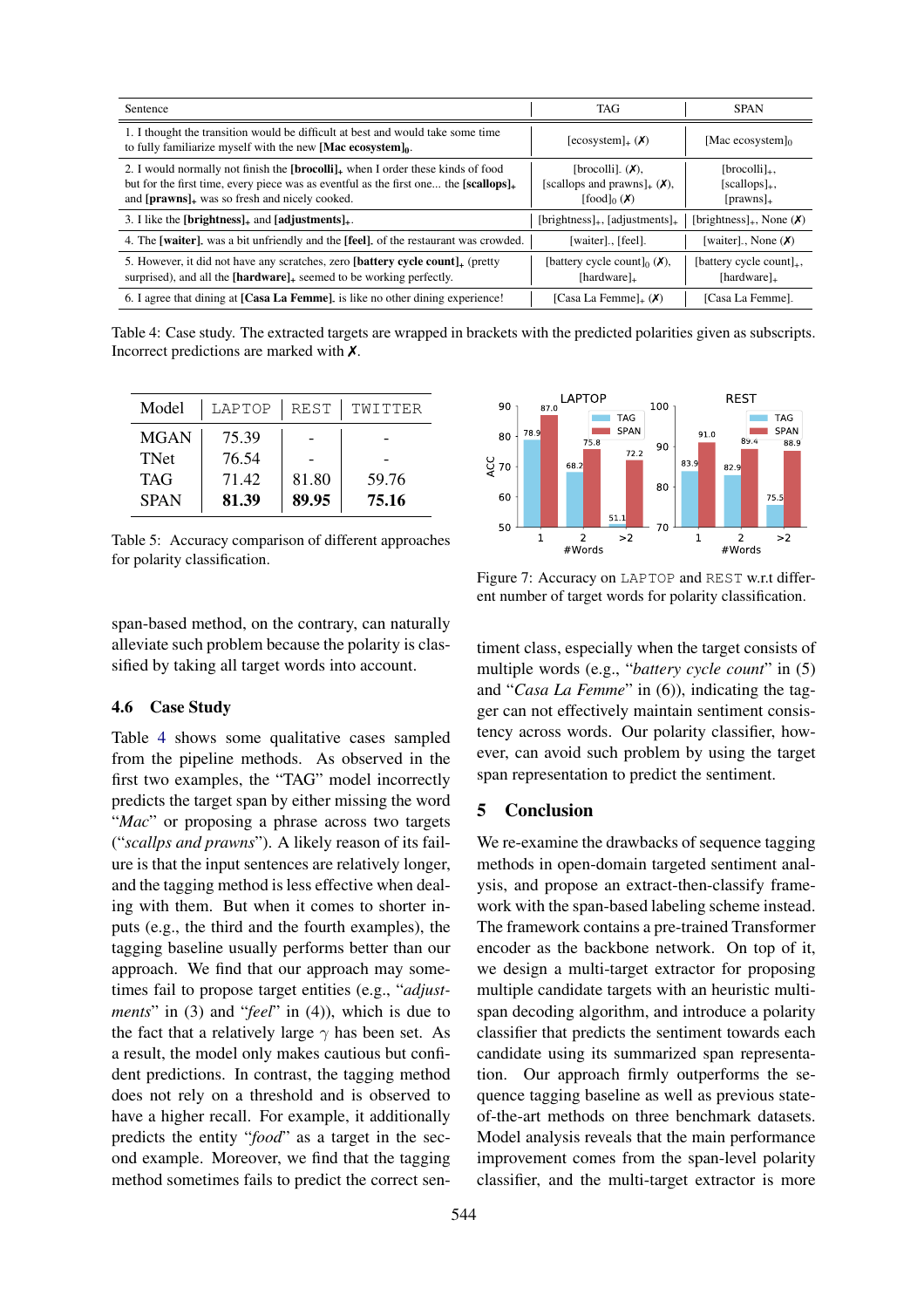suitable for long sentences. Moreover, we find that the pipeline model consistently surpasses both the joint model and the collapsed model.

# Acknowledgments

We thank the anonymous reviewers for their insightful feedback. We also thank Li Dong for his helpful comments and suggestions. This work was supported by the National Key Research and Development Program of China (2016YFB1000101).

## References

- Dzmitry Bahdanau, Kyunghyun Cho, and Yoshua Bengio. 2014. Neural machine translation by jointly learning to align and translate. *arXiv preprint arXiv:1409.0473*.
- Peng Chen, Zhongqian Sun, Lidong Bing, and Wei Yang. 2017. Recurrent attention network on memory for aspect sentiment analysis. In *Proceedings of EMNLP*.
- Jacob Devlin, Ming-Wei Chang, Kenton Lee, and Kristina Toutanova. 2018. Bert: Pre-training of deep bidirectional transformers for language understanding. *arXiv preprint arXiv:1810.04805*.
- Li Dong, Furu Wei, Chuanqi Tan, Duyu Tang, Ming Zhou, and Ke Xu. 2014. Adaptive recursive neural network for target-dependent twitter sentiment classification. In *Proceedings of ACL*.
- Feifan Fan, Yansong Feng, and Dongyan Zhao. 2018. Multi-grained attention network for aspect-level sentiment classification. In *Proceedings of EMNLP*.
- Luheng He, Kenton Lee, Omer Levy, and Luke Zettlemoyer. 2018. Jointly predicting predicates and arguments in neural semantic role labeling. *arXiv preprint arXiv:1805.04787*.
- Ruidan He, Wee Sun Lee, Hwee Tou Ng, and Daniel Dahlmeier. 2017. An unsupervised neural attention model for aspect extraction. In *Proceedings of ACL*.
- Sepp Hochreiter and Jürgen Schmidhuber. 1997. Long short-term memory. *Neural computation*.
- Minghao Hu, Yuxing Peng, Zhen Huang, Xipeng Qiu, Furu Wei, and Ming Zhou. 2018. Reinforced mnemonic reader for machine reading comprehension. In *Proceedings of IJCAI*.
- Binxuan Huang and Kathleen Carley. 2018. Parameterized convolutional neural networks for aspect level sentiment classification. In *Proceedings of EMNLP*.
- Niklas Jakob and Iryna Gurevych. 2010. Extracting opinion targets in a single-and cross-domain setting with conditional random fields. In *Proceedings of EMNLP*.
- Long Jiang, Mo Yu, Ming Zhou, Xiaohua Liu, and Tiejun Zhao. 2011. Target-dependent twitter sentiment classification. In *Proceedings of ACL*.
- Yoon Kim. 2014. Convolutional neural networks for sentence classification.
- John Lafferty, Andrew McCallum, and Fernando CN Pereira. 2001. Conditional random fields: Probabilistic models for segmenting and labeling sequence data. In *Proceedings of ICML*.
- Kenton Lee, Luheng He, Mike Lewis, and Luke Zettlemoyer. 2017. End-to-end neural coreference resolution. *arXiv preprint arXiv:1707.07045*.
- Kenton Lee, Shimi Salant, Tom Kwiatkowski, Ankur Parikh, Dipanjan Das, and Jonathan Berant. 2016. Learning recurrent span representations for extractive question answering. *arXiv preprint arXiv:1611.01436*.
- Xin Li, Lidong Bing, Wai Lam, and Bei Shi. 2018. Transformation networks for target-oriented sentiment classification. In *Proceedings of ACL*.
- Xin Li, Lidong Bing, Piji Li, and Wai Lam. 2019. A unified model for opinion target extraction and target sentiment prediction. In *Proceedings of AAAI*.
- Xin Li and Wai Lam. 2017. Deep multi-task learning for aspect term extraction with memory interaction. In *Proceedings of EMNLP*.
- Chenghua Lin and Yulan He. 2009. Joint sentiment/topic model for sentiment analysis. In *Proceedings of CIKM*.
- Bing Liu. 2012. Sentiment analysis and opinion mining. *Synthesis lectures on human language technologies*, 5(1):1–167.
- Pengfei Liu, Shafiq Joty, and Helen Meng. 2015. Finegrained opinion mining with recurrent neural networks and word embeddings. In *Proceedings of EMNLP*.
- Margaret Mitchell, Jacqui Aguilar, Theresa Wilson, and Benjamin Van Durme. 2013. Open domain targeted sentiment. In *Proceedings of EMNLP*.
- Bo Pang, Lillian Lee, et al. 2008. Opinion mining and sentiment analysis. *Foundations and Trends* $(\mathbb{R})$  *in Information Retrieval*, 2(1–2):1–135.
- Maria Pontiki, Dimitris Galanis, Haris Papageorgiou, Ion Androutsopoulos, Suresh Manandhar, AL-Smadi Mohammad, Mahmoud Al-Ayyoub, Yanyan Zhao, Bing Qin, Orphée De Clercq, et al. 2016. Semeval-2016 task 5: Aspect based sentiment analysis. In *Proceedings of SemEval-2016*.
- Maria Pontiki, Dimitris Galanis, Haris Papageorgiou, Suresh Manandhar, and Ion Androutsopoulos. 2015. Semeval-2015 task 12: Aspect based sentiment analysis. In *Proceedings of SemEval 2015*.